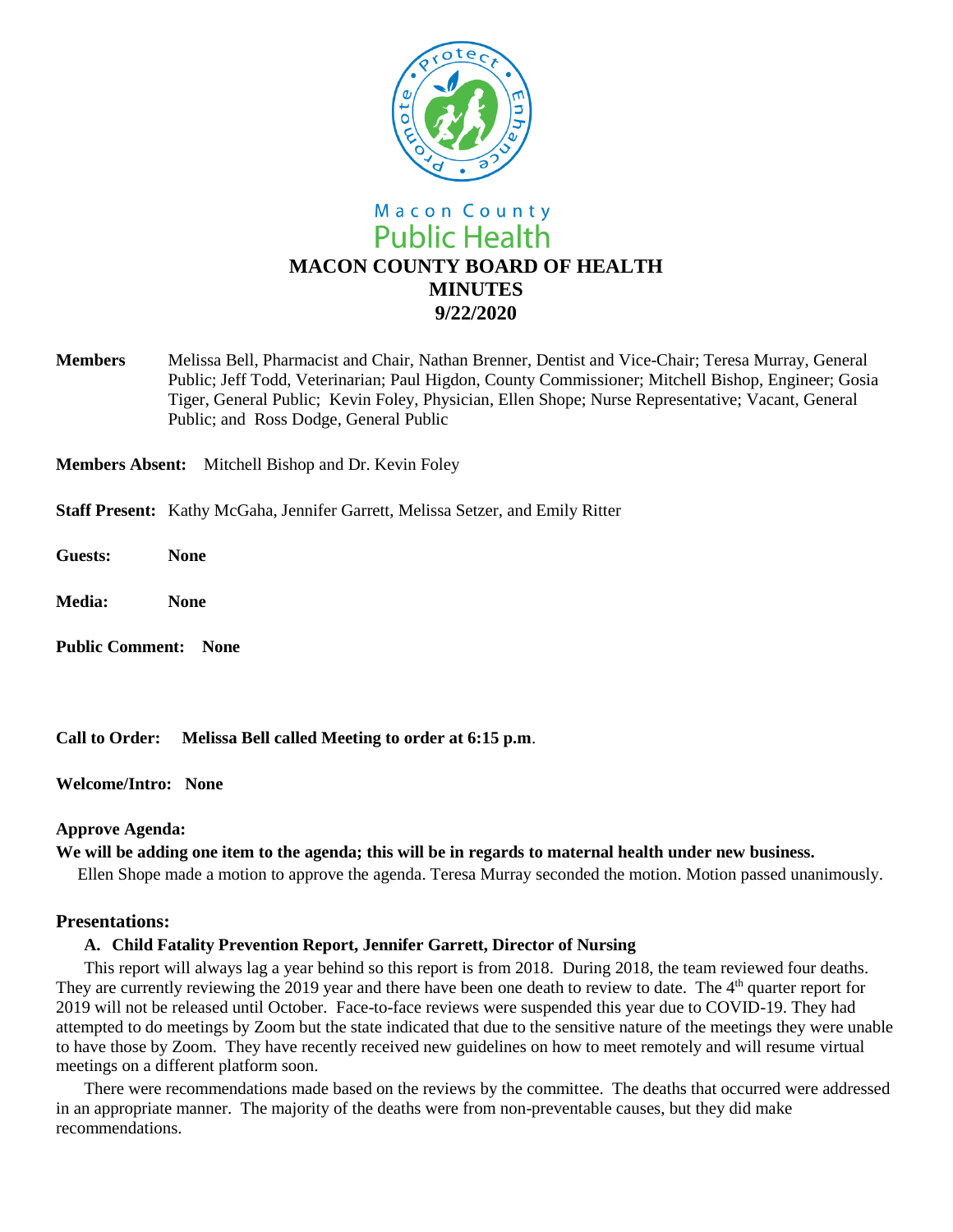Safe Surrender Law is still one of the primary topics for this committee. Just to highlight the Community Partners collaborated with during 2019 were, law Enforcement, EMS/Firefighters, Safe Kids Coalition, Prevent Child Abuse NC, Medical Examiner's Office, and Local Child Advocacy Agency.

 Legislative funds were spent by collaborating with OB Care Manager to purchase car seats and Pack and Plays. Parents who completed the eight face-to-face visits with the Care Manager could choose either one of these items. They gave away 10 car seats and six pack and plays in 2019. The CC4C Care manager also became a certified car seat checker with legislative funds and Child Fatality Task Force collaborated with Safe Kids on Safety Town Day.

Jennifer Garrett was asked to be part of the DOT Steering Committee planning roads and improvements to keep highway safety for young drivers on the forefront.

### **B. Communicable Disease Report, Jennifer Garrett, Director of Nursing**

Jennifer Garrett gave the presentation on behalf of our CD nurse Jamie Waldroop. Our STD services are provided little to no cost to the patient. Examination, testing and treatment must follow current CDC and state guidelines. The Health Department is required to ensure that other providers in the county are following the current CDC and state guidelines as well. Communicable disease surveillance, investigation, and control are the core of public health services in North Carolina. Currently there are 79 reportable conditions in North Carolina. Currently the STD's numbers within the county are down. We have had no active TB cases in 2019. Macon County Public Health completed 455 tuberculosis encounters in 2019. Rabies prevention is also tracked by the Macon County Public Health as they fall under the communicable disease umbrella. Any exposure such as bites or scratches are reported to the CD nurse. The Flu vaccine was 45% effective for '19-'20 season. Usually we see flu out breaks are in the nursing homes. This year is going to be a little different since we will be monitoring flu season as well as COVID-19. This year two cases of hepatitis A were seen in Macon County compared o no cases last year. In February of 2019, a Macon County resident who passed away tested positive for Neisseria Meningitides. Macon County Public Health completed extensive contact tracing on this patient, due to patient having several possible exposures at Angel Medical Center, Harris Regional Hospital, Macon Funeral Home, family members and friends. At that time, Macon County Public Health set up a call center to handle the influx of calls dealing with the Meningitis related questions.

#### **C. List of Committees and Members, Kathy McGaha, Health Director**

Kathy McGaha went over a list of different committees that Macon County Public Health staff and Board of Health members participate in. Mrs. McGaha stated that this is the most up to date list at this time. This list was given out as a handout to the Board of Health members. Mrs. McGaha asked that if any member of the board were active in any partnerships outside the Board of Health that they would like to have included in this list please let Melissa Setzer know and she will get those added.

## **D. Review of Operating procedure, Del. Of Authority, Review of BOH Authorities & Related Laws & Regulations (103A 39), Kathy McGaha, Health Director**

This is a presentation was an overview of the roles and responsibilities of the Board of Health and Health Director. The presentation was sent out via e-mail to the Board of Health members prior to the meeting for review. Copies of the handout were also providing at the meeting. This is an annual review packet that goes out each year.

### **Approve Minutes from Previous Meetings:**

 Nathan Brenner made a motion to accept the minutes. Ross Dodge seconded the motion. The motion passed unanimously.

### **Old Business:**

### **A. COVID-19 Update, Jennifer Garrett, Director of Nursing**

We are in week 29 of COVID-19, there have been 7600 people tested throughout the county. Macon County has had 599 positive cases, 572 recovered, 185 pending results, 20 active cases, and 7 deaths.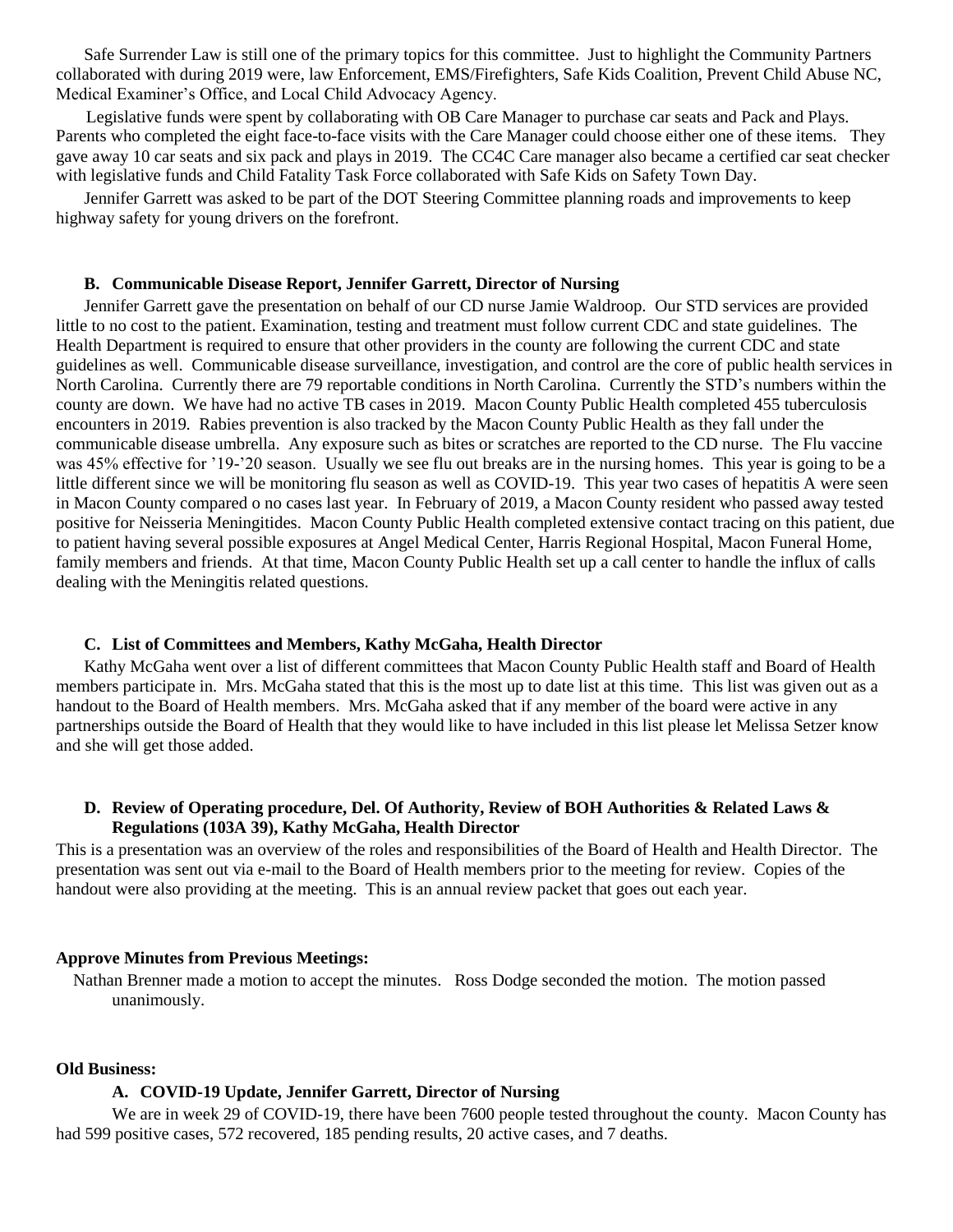Mrs. McGaha and Dr. Dewhurst met with Dr. Baldwin, Derek Roland, and Warren Cabe to discuss the impact on the school system when an entire class is quarantined. They discussed how to help with this impact, and how to open schools back up while remaining in our guidelines. Ellen Shope stated that the Governor stated that K-5 could reopen at normal schedule. Do we know how that is going to take place? Mrs. McGaha stated that the school system is meeting Thursday night to discuss those plans. Mrs. McGaha also stated that we believe the exposure is coming from outside of the schools and not from inside the schools. We will monitor the situation closely.

Ellen Shope asked how screening was going? Jennifer Garrett stated that our numbers were down until Labor Day and then our numbers jumped. They seem to see a jump in cases after a holiday or long weekend. We have some that are tested on a regular basis, some that are just curious, and some that are tested as a result from contact tracing. Mrs. McGaha stated that we are seeing that when we have spikes they are not having high or sharp spikes. Ellen Shope stated that 20 active cases are not that much. Paul Higdon stated that out of the 40 thousand people in the county that the 20 active cases are not a large number. Jennifer Garrett stated that an example of what we are watching is that when parents have kids in multiple schools, if one family test positive it exposes multiple schools. Mrs. McGaha wanted them to know that Macon County Public Health is working very closely with the school system. Melissa Bell stated that the battle against COVID in the school system is a balancing act.

#### **New Business:**

### **A. Health Director Evaluation Committee Appointment, Melissa Bell, Board of Health Chair**

Melissa Bell stated it is the time of year to the job evaluation for our Health Director. Melissa Bell stated that she will need volunteers to be on the evaluation committee. Melissa Bell stated that she would love to be on that committee but due to her work being extremely busy that there is, no way can she be on the committee. The committee can be as small as 2 people. Ross Dodge, Gosia Tiger, Ellen Shope volunteered to be on that committee. Melissa Bell asked if they could do a survey. Mrs. McGaha stated that that would need to be approved through the county attorney.

### **B. Community Care Clinic Request, Kathy McGaha**

Kathy McGaha has been working with Cathy Stiles on a project that has gone on for over a period of time. Cathy Stiles with the Community Care Clinic of Franklin has submitted a proposal to renovate the front section of the building for the Community Care Clinic. This renovation would take the Health Ed workroom and offices that are located near the front of the building. It would also require remodeling the front lobby to add a door to access the Community Care Clinic. This would allow them to see patients and allow their patients to have access from our lobby to their offices during normal business hours for the Health Department. Carmine Rocco had asked Cathy Stiles to submit this proposal in writing with plans. Mrs. McGaha stated that Cathy Stiles has submitted a proposal and is asking Leadership Committee and the PIO to review the request, the space that is in question is currently designated for the Health Educator/PIO. Leadership did not think it was a good idea to renovate this building. Jennifer Garrett as part of Leadership did recuse herself from this process due to being on the Community Care Committee. Mrs. McGaha explained that the Health Department does not have enough office space for its employees and that there is a desperate need for storage space. Items that has been purchased due to COVID-19 will need a place to be stored and there is nowhere. The lack of storage space is so bad that they have started storing things in the cubicles. Part of the space that Community Care wants to renovate would be one of our storage rooms. The proposal that Cathy Stiles submitted asked if the Health Department could store their items offsite. Mrs. McGaha stated "that is not an option". Mrs. McGaha stated that she was once a part of the Community Care Clinic and she is a great supporter for them and their mission. Kathy stated that Cathy Stiles had spoken with Mike Cope with the Macon County Maintenance Department and he had told her that they could not change cubicles into storage, due to fire code regulations. Mrs. McGaha stated that not only did she receive a proposal from the Community Care Clinic, but received other proposals from Health Department employees who are need of space. Mrs. McGaha also stated that she had talked to Cathy Stiles about different options like building offices in the lobby for Community Care to use. Mrs. McGaha asked the Board of Health if they wanted to make the final decision or if she would need to make that decision. Mrs. McGaha also stated that it is possible that the county may do something different with this building in regards to the capital improvement plan. That process will be brought back up in January to the Board of County Commissioners. Since this is a county building, any changes to this building would have to be discussed by the County Commissioners. Ellen Shope stated that she would have to recuse herself from this vote as well because she is also involved with Community Care board. Ellen Shope stated that the Medicine Assistance program started this year, and they do need their privacy. Mrs. McGaha stated that she agrees that the Community Care Clinic needs the privacy and this would help them. However, she does not believe that renovating the space in the Health Department is the best option. Mrs. McGaha asked the board if they would like to have Cathy Stiles to come to the next meeting and make a presentation. Melissa Bell stated